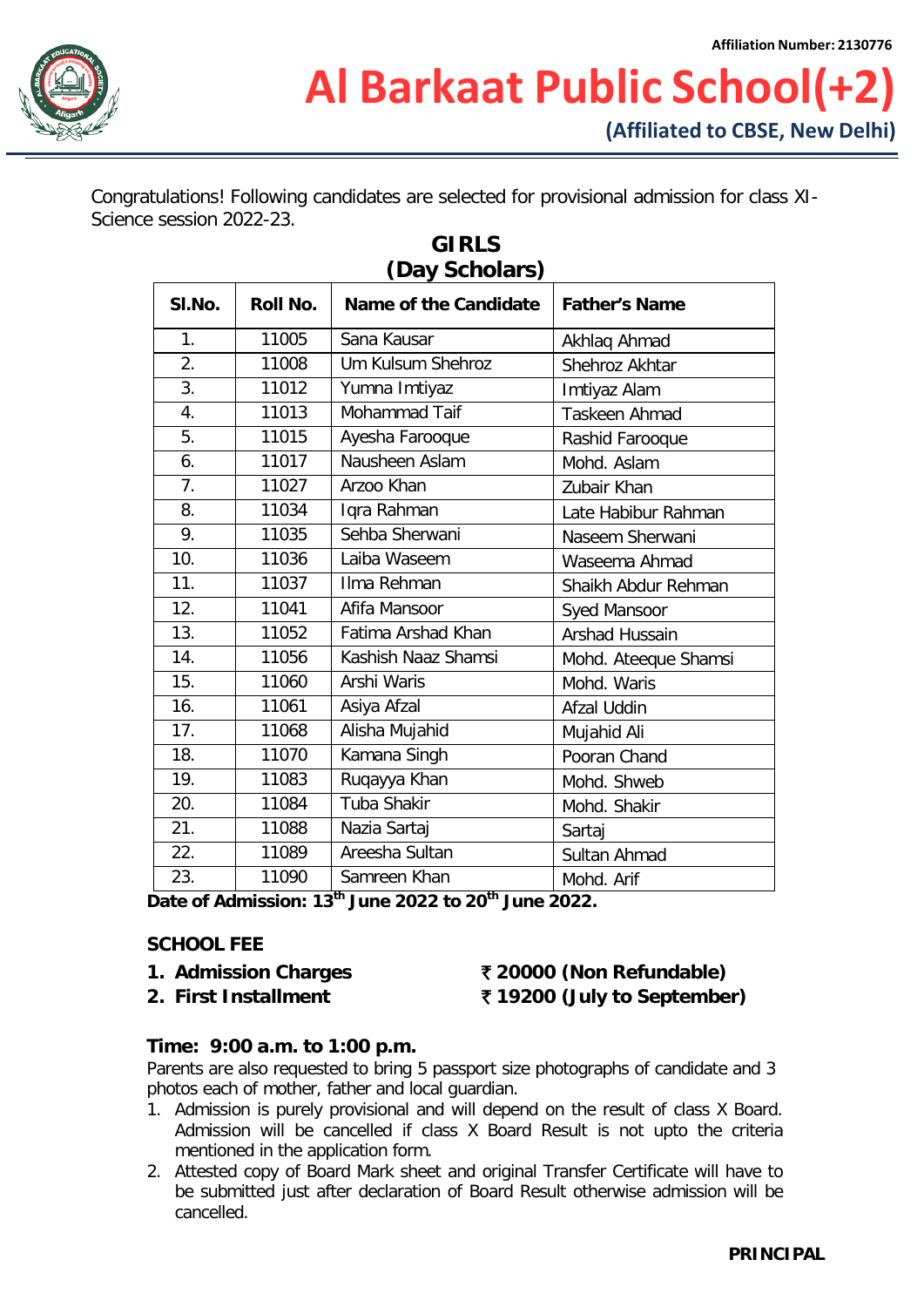

Congratulations! Following candidates are selected for provisional admission for class XI-Commerce session 2022-23.

| (Day Scholars) |          |                       |                       |  |  |  |
|----------------|----------|-----------------------|-----------------------|--|--|--|
| SI.No.         | Roll No. | Name of the Candidate | <b>Father's Name</b>  |  |  |  |
| 1.             | 12006    | Fatima Jamal          | Jamaluddin            |  |  |  |
| 2.             | 12017    | Iqra Masood           | Md. Masood Ahmad      |  |  |  |
| 3.             | 12025    | Rutba                 | <b>Tarif Shamshad</b> |  |  |  |
| 4.             | 12037    | Alvira Khan           | Gareeb Nawaz          |  |  |  |
| 5.             | 11076    | Aleena Fatima         | Mohd. Nadeem          |  |  |  |
| 6.             | 11079    | Alishba Khan          | Naved Khan            |  |  |  |
| 7.             | 11085    | Ramsha Khan           | Farhat Khan           |  |  |  |

## **GIRLS**

**Date of Admission: 13th June 2022 to 20th June 2022.**

#### **SCHOOL FEE**

### **1. Admission Charges** ` **20000 (Non Refundable) 2. First Installment** ` **17500 (July to September)**

#### **Time: 9:00 a.m. to 1:00 p.m.**

Parents are also requested to bring 5 passport size photographs of candidate and 3 photos each of mother, father and local guardian.

- 1. Admission is purely provisional and will depend on the result of class X Board. Admission will be cancelled if class X Board Result is not upto the criteria mentioned in the application form.
- 2. Attested copy of Board Mark sheet and original Transfer Certificate will have to be submitted just after declaration of Board Result otherwise admission will be cancelled.

### **PRINCIPAL**